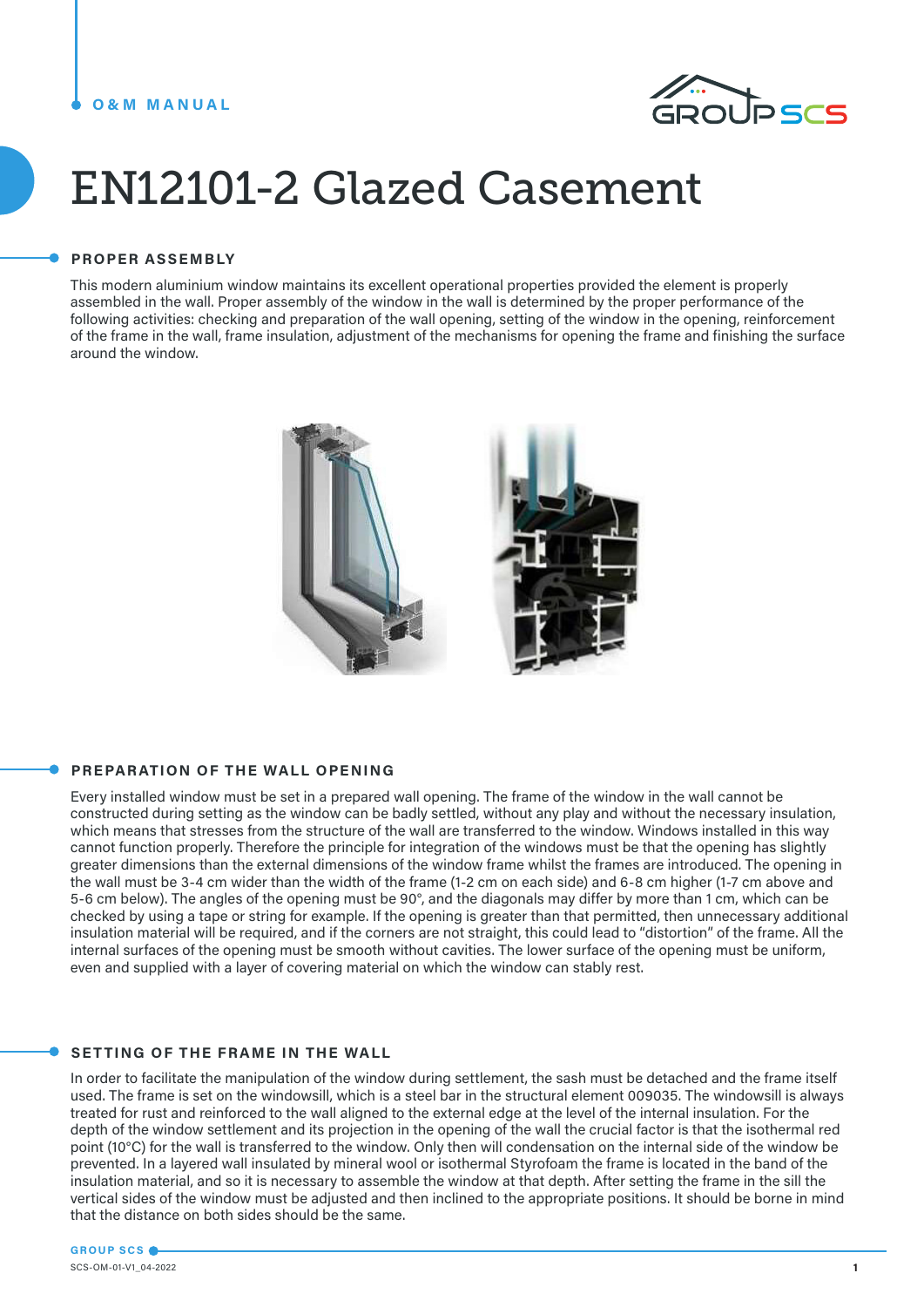#### **REINFORCEMENT OF THE WINDOW IN THE WALL**

Recommendations are to reinforce the window using factory-produced steel anchors. These anchors reinforce the frame even before it is introduced in the opening, at a distance of around 40 cm. After the initial settlement of the frame and its inclination, the anchors are reinforced to the wall by using separating rings for this purpose. After reinforcing the anchors, the inclination is adjusted by dragging the frame and then the verticals are checked, as well as the level and the diagonals of the frame.

#### **REGULATION OF THE FIT ON BOTH SIDES**

These modern windows are equipped with fits on both sides which regulate the sash in several places across its entire length and facilitate control of opening and shutting the window by a single handle. The bilateral fit is a mechanism which is highly precise and has a tolerance of several millimetres for regulation in three directions. In the commercial package there are instructions for the regulation of the fit, on the basis of which each user can use it as he pleases. Regulation is carried out after assembly of the sash in the frame.

#### **COMPLETION OF WINDOW**

The modern aluminium window is characterised by high thermal insulation in the entire frame against water present in the atmosphere. Although these parameters should be preserved for the entire opening, it is also necessary to seal the gap between the frame and the wall, which is required to counteract the presence of heat in the water. For this purpose the best method is to use mineral wool, assembly mousse or polyethylene, silicon or foil water resistant and vapour insulating rollers. The layer of insulation around the frame should be even, without interruptions and of a uniform thickness. On the external side hydro-insulation is ensured, in particular for the lower part of the frame, corners and tin plate units.

#### **ACTUATOR ELECTRICAL CONNECTION**

## **ATTENTION**

Make sure that the loops of the supply cable are adequately sized on moving parts, taking account of the bending radii, to prevent the pinching or tearing of the supply cable.

# **DANGER**

Connect to the power supply (24 V DC) only after checking the entire system.

### **INFORMATION**

We recommend performing a trial run with a suitable mobile power supply (incl. a control device, not directly connected to a battery). This means that it is quick and easy to respond to malfunctions.







Do not earth the electrical connection. The actuator must only be operated with a 24 V DC safety extra-low voltage. Unused cores must be insulated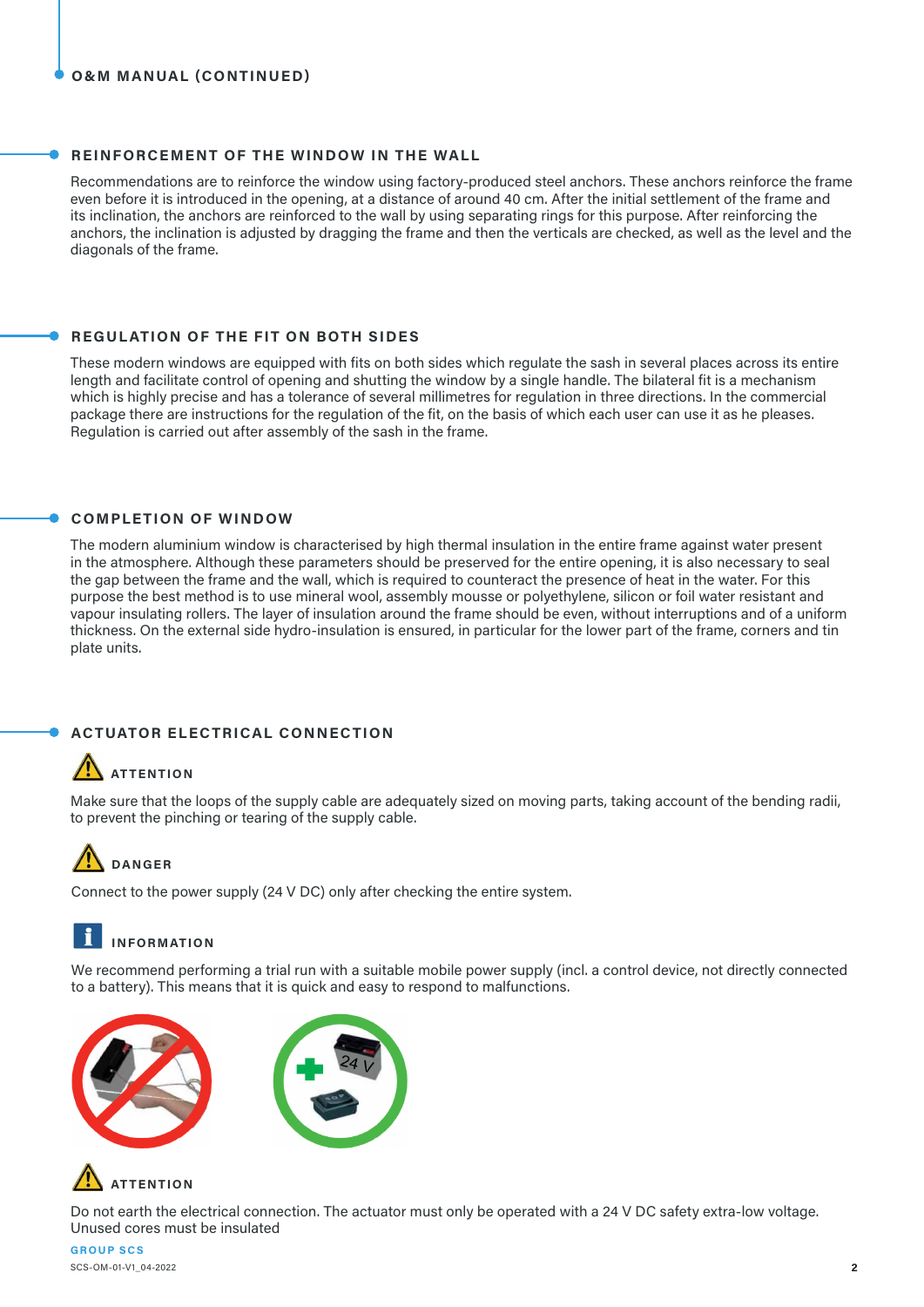#### **SUPPLY**

The power supply must be designed for the actuator. The voltage and current must correspond with the information on the legend plate. The supply cabling must be checked before the initial commissioning, the cable cross section in particular must be taken into account. The valid regulations regarding minimum values for the cable sizing must be observed! Sample calculation (this is only an approximate value and does not replace an exact calculation)

*Cable cross section [mm²] = single cable length [m] x number of actuators x current consumption per actuator [A] / 73.*

The power is supplied to the EA-K-30/xxx-T on the gear side.



The power can also be supplied via the chain side on the EA-K-30/xxx-T-DA (double-sided connection). The supply voltage is relayed internally to the opposite connection point, this can then be used to connect another actuator.



#### **CONNECTION CABLE**

It is possible to supply power to the second actuator directly through the first actuator (DA variant) in tandem / duo operation. The supply cable can therefore be changed into a connection cable.

- $\triangleright$  Cut the second supply cable to the desired length (plus approx. 3 cm).
- $\triangleright$  Strip the cable over a length of 18 mm and remove 4 mm of insulation from the 5 cores.
- Screw the 5 cores into the connector and secure the cable with a cable binder (e.g. 100 x 2.5) as traction relief



Place the green connector and the cable binder in the upper shell of the connector housing and screw the top shell to the bottom shell.

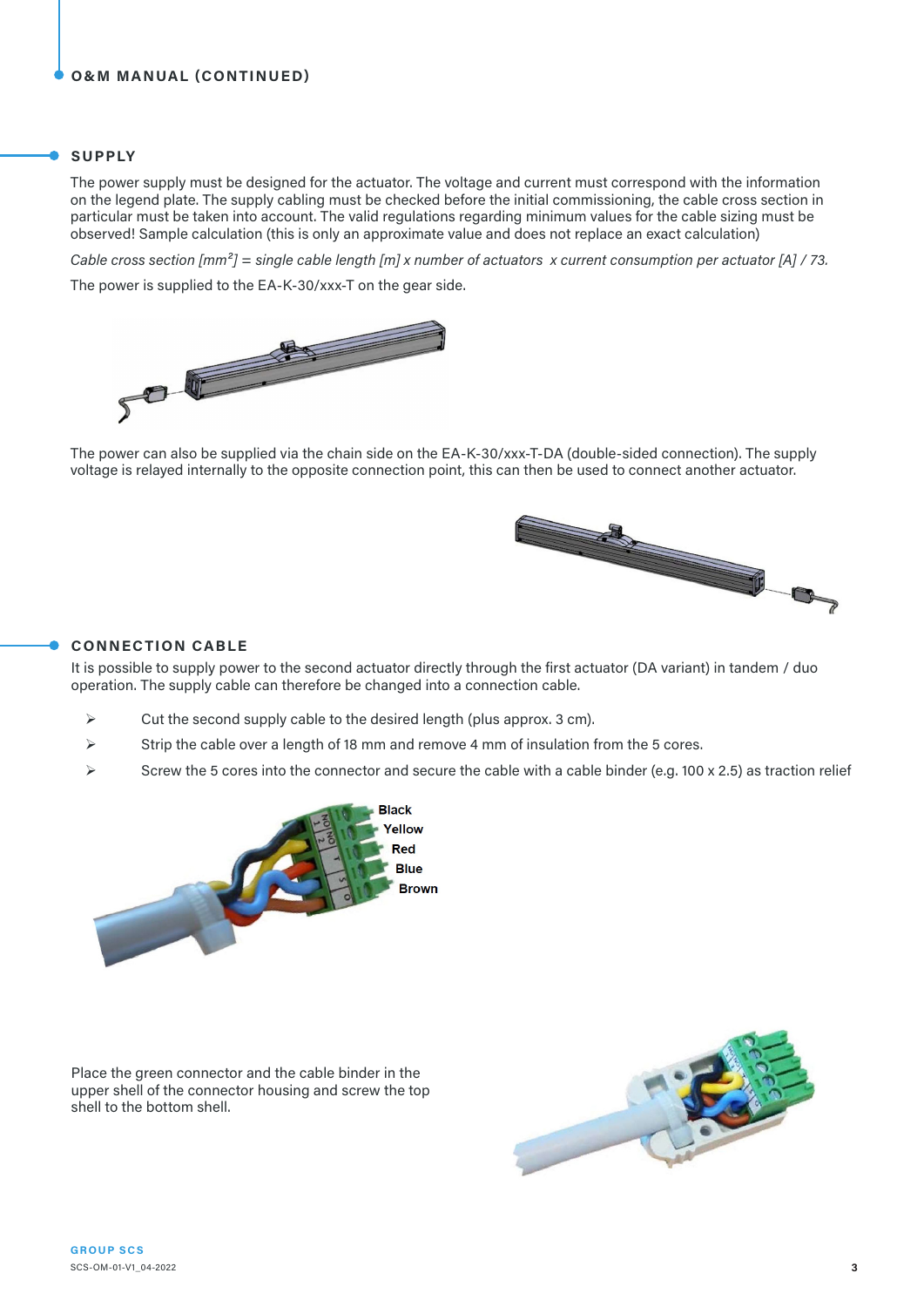#### **FEEDBACK SIGNAL – DRY CONTACT**

The normally open contact (NO1, NO2) is activated in the CLOSED driving direction when the actuator is cut off in the "CLOSED" end position, the message is stroke-dependent and can be evaluated as a "CLOSED message".

Other switching settings, such as in "OPEN" end position, can be set via SIMON LINK

#### **DUO OPERATION / PARALLEL CONNECTION**

# **ATTENTION**

The actuators run at the same time, the power supply and the cable dimensions must be adapted to the total current of the system.



#### **TECHNICAL DATA**

Electrical Properties

| <b>ACTUATOR TYPE/VERSION</b>                                                             | <b>EA-K-30</b>     |
|------------------------------------------------------------------------------------------|--------------------|
| Rated voltage                                                                            | 24 VDC             |
| Permissible rated voltage range                                                          | 24 V DC -15%; +15% |
| Ripple of the rated voltage Vpp                                                          | max, 500 mV        |
| Undervoltage detection                                                                   | yes                |
| Nominal current <sup>1</sup>                                                             | 1.0A               |
| Maximum starting current in "OPEN" and<br>"CLOSED" direction                             | 1.1A               |
| Maximum cut-off current in "OPEN" and<br>"CLOSED" direction, after start-up <sup>2</sup> | 1.1A               |
| soft-close current <sup>3</sup>                                                          | 0.3A               |
| Current consumption after cut-off (closed<br>current)                                    | 40 mA              |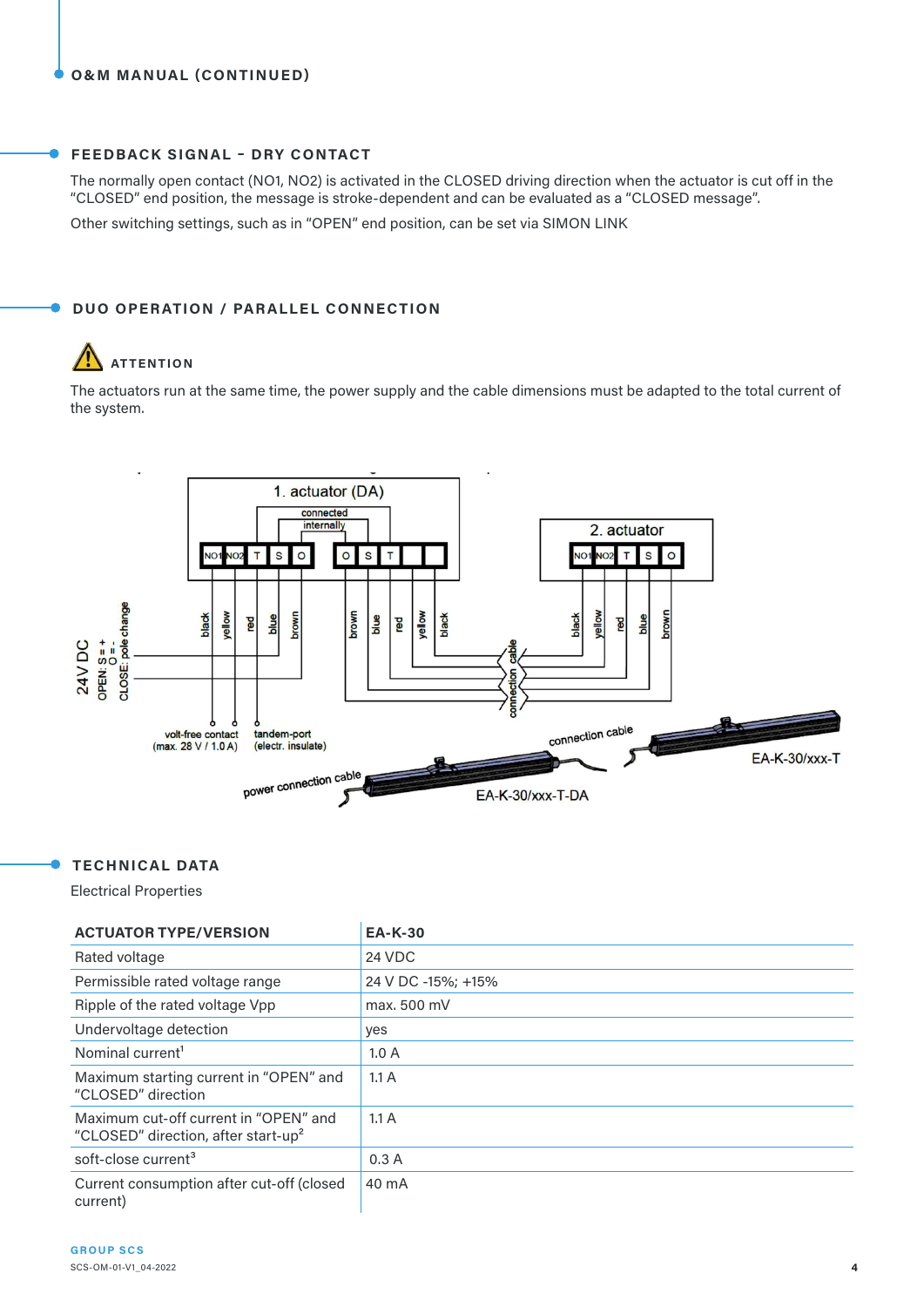#### **O&M MANUAL (CONTINUED)**

| Cut-off via                                                                                               | Integrated electronic overload cut-off                                                                     |
|-----------------------------------------------------------------------------------------------------------|------------------------------------------------------------------------------------------------------------|
| Maximum permissible number of actuator<br>units connected in parallel in tandem<br>operation <sup>4</sup> | 2 in DUO operation 4 in parallel operation<br>(see chapter 6.2 "EA-K-30 Electrical connection" on page 19) |
| Cable length between two actuators in<br>tandem operation                                                 | max. 10 m                                                                                                  |
| Tandem run-on time <sup>5</sup>                                                                           | 3 <sub>s</sub>                                                                                             |
| Pulse time <sup>6</sup>                                                                                   | 300 ms                                                                                                     |
| Protection class                                                                                          | $\mathbf{III}$                                                                                             |
|                                                                                                           | $\langle \mathbb{I} \rangle$                                                                               |

- 1. Maximum current consumption at nominal load
- 2. Can be configured via SIMON LINK.
- 3. Soft- close range: last 75 mm before reaching the "CLOSED" end position, soft- close current can be configured via SIMON LINK – current range: 0.3 A – 1,0 A; when the speed reduction function is activated 0.3  $A - 0.5 A$ .
- 4. With a common cut-off function (tandem function).
- 5. The tandem run-on time indicates how long the actuator connected in parallel continues to run after cutting off the triggering actuator.

The run-on time is 3 s in each case 50 mm before reaching the end position and 0 s in the range between.

6. The pulse time indicates how long the internal or external overload cut-off provides the cut-off signal at the output.

| <b>ACTUATOR TYPE/VERSION</b>                                    | <b>EA-K-30</b>                                      |
|-----------------------------------------------------------------|-----------------------------------------------------|
| Silicone connection cable with connector                        | $5 \times 0.75$ mm <sup>2</sup>                     |
| Supply cable length <sup>1</sup>                                | 3 <sub>m</sub>                                      |
| Pause time at a change in the driving<br>direction <sup>2</sup> | at least 500 ms                                     |
| Switch-on duration                                              | S2 ED 30% (short-time duty 3 of 10 minutes)         |
| Stability of opening and closing cycles                         | 11 0 0 0                                            |
| Sound level <sup>3</sup>                                        | $\leq$ 55 dB (A)                                    |
| Re-triggering in accordance with prEN<br>12101-9                | permitted                                           |
| Re-triggering after a stop                                      | permitted                                           |
| Maintenance                                                     | See chapter 11.1 "Care and Maintenance" on page 28. |

#### **CONNECTION AND OPERATION**

 $\bullet$ 

- 1. Optional lengths possible.
- 2. It is necessary that the supply voltage ensures a pause time (zero-volt range) of at least 500 ms for a change in the driving direction (pole reversal)
- 3. Measured at a distance of one metre under normal conditions.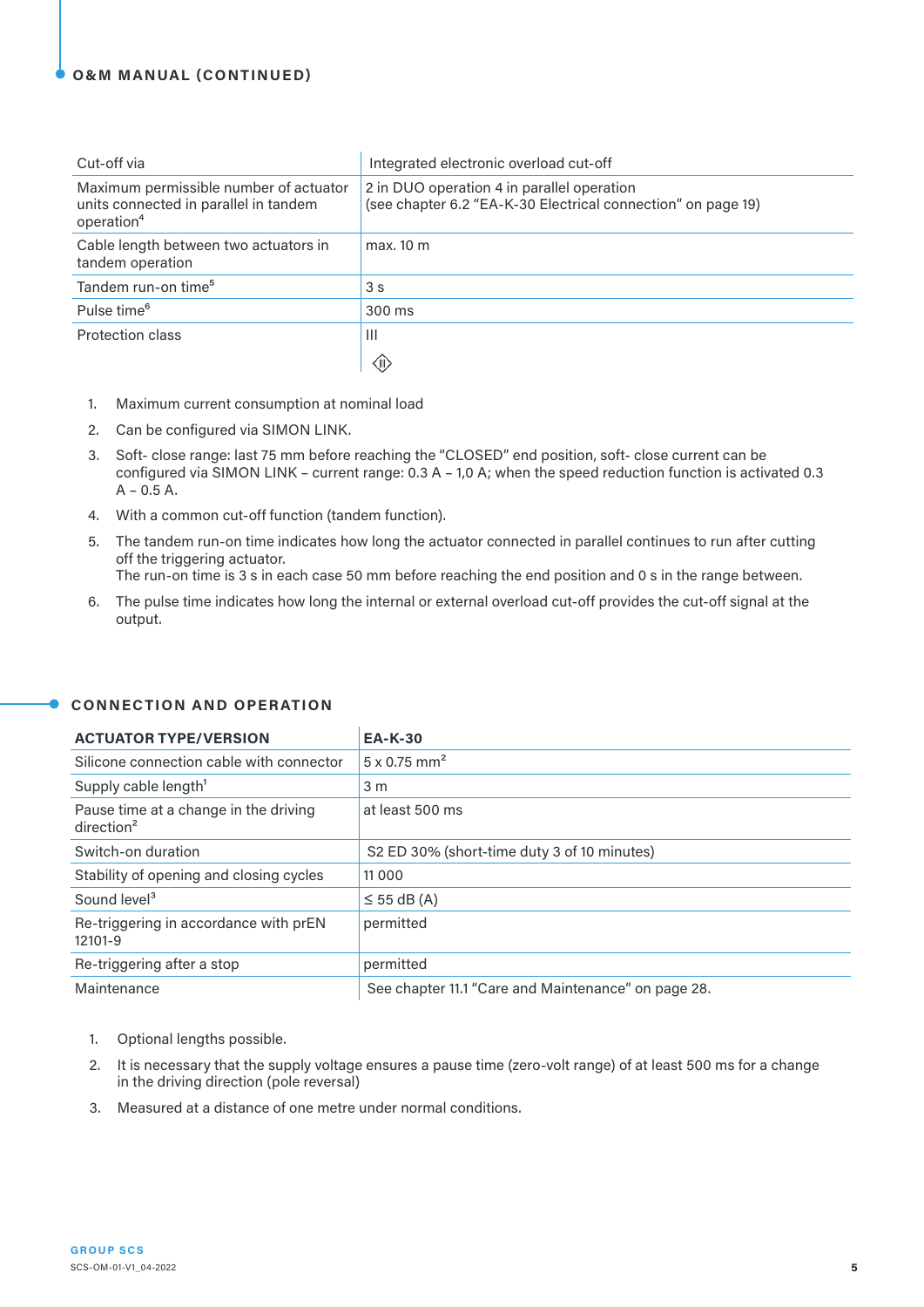#### **ZERO VOLT RANGE AT A CHANGE IN THE DRIVING DIRECTION**

#### $\sqrt{2}$ **ATTENTION**

A

Voltage stability/quality: only defined cut-off processes are permitted (cut-off time of 24 V DC rated voltage to 0 volts in t < 10 ms). This also applies in particular to switching processes from a primary (mains operation) to secondary energy source (backup batteries).



#### **INSTALLATION & AMBIENT CONDITIONS**

| <b>ACTUATOR TYPE/VERSION</b>                         | <b>EA-K-30</b>                                                           |
|------------------------------------------------------|--------------------------------------------------------------------------|
| Nominal operating temperature                        | 20 °C                                                                    |
| Permissible ambient temperature range                | from 0 to 75 $^{\circ}$ C                                                |
| Temperature stability (smoke and heat<br>exhaustion) | 300 °C                                                                   |
| Protection rating                                    | IP 32                                                                    |
| Area of application                                  | Central European environmental conditions<br>2000 metres above sea level |

#### **APPROVALS & CERTIFICATES**

 $\bullet$ 

| <b>ACTUATOR TYPE/VERSION</b> | <b>EA-K-30</b>                                                                                      |
|------------------------------|-----------------------------------------------------------------------------------------------------|
| CE-compliant                 | In accordance with the EMC Directive 2014 / 30 / EU and<br>the Low Voltage Directive 2014 / 35 / EU |
| Further approvals            | on request                                                                                          |

#### **MECHANICAL PROPERTIES**

| <b>ACTUATOR TYPE/VERSION</b>       | <b>EA-K-30</b> |
|------------------------------------|----------------|
| Nominal pushing force <sup>1</sup> | 300 N          |
| Nominal pulling force <sup>2</sup> | 300 N          |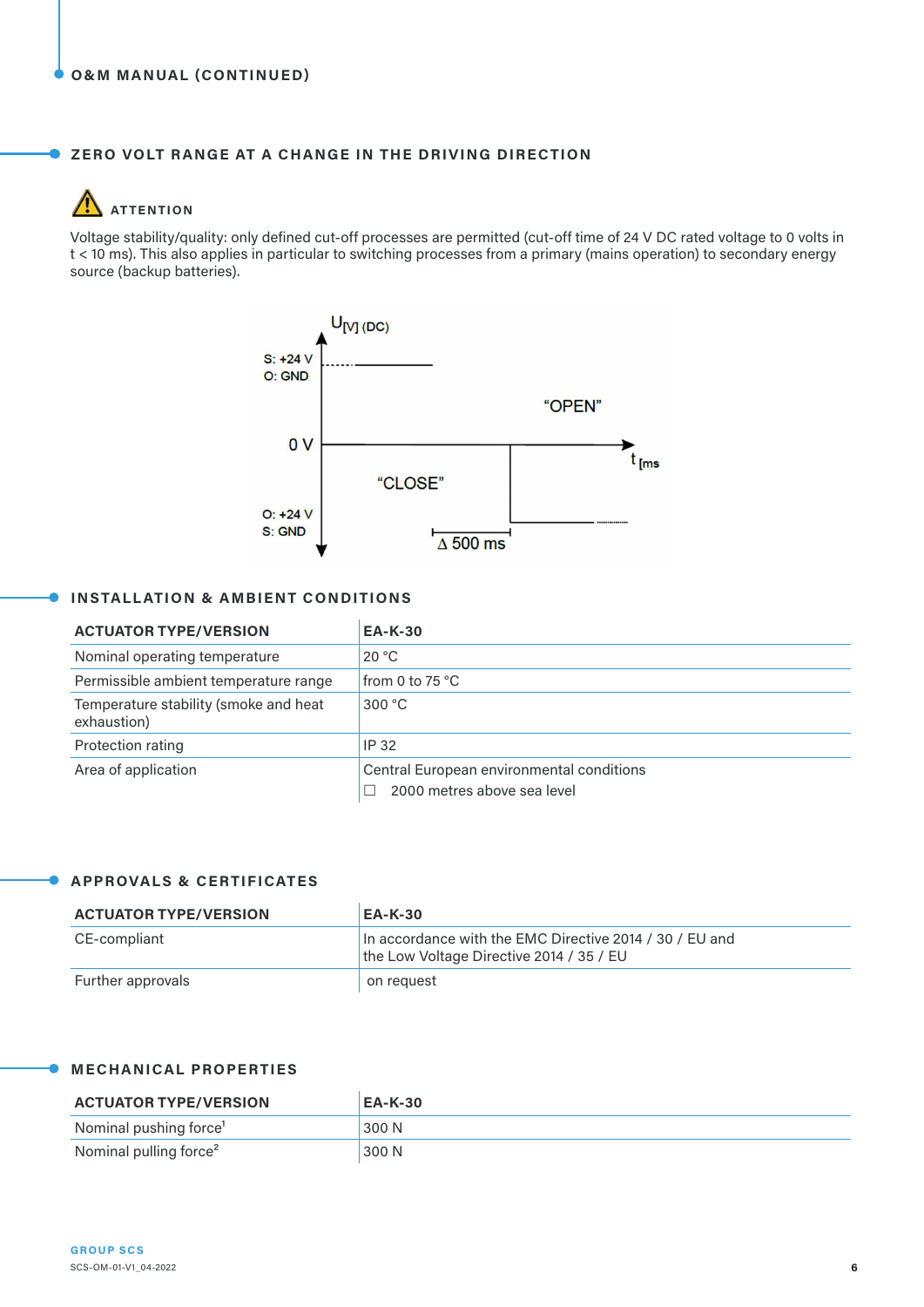#### **O&M MANUAL (CONTINUED)**

| <b>ACTUATOR TYPE/VERSION</b>                      | <b>EA-K-30</b>                                                      |
|---------------------------------------------------|---------------------------------------------------------------------|
| Conditions of loading                             | Opening against the nominal load /closing with nominal load support |
| Nominal locking force <sup>3</sup>                | $\leq$ 2000 N                                                       |
| Nominal stroke <sup>4</sup>                       |                                                                     |
| $-$ EA-K-30 / 400-T(-DA)                          | 400 mm                                                              |
| $-$ EA-K-30 / 600-T(-DA)                          | 600 mm                                                              |
| $-$ EA-K-30 / 800-T(-DA)                          | 800 mm                                                              |
| $-$ EA-K-30 / 1000-T(-DA)                         | 1000 mm                                                             |
| $-$ EA-K-30 / 1200-T(-DA)                         | 1200 mm                                                             |
| Stroke speed <sup>5</sup>                         |                                                                     |
| $-300N$                                           | $9.7$ mm/s                                                          |
| $-200N$                                           | 11.1 $mm/s$                                                         |
| $-100N$                                           | $12.5$ mm/s                                                         |
| Material - surface                                | Aluminium E6 / EV1                                                  |
|                                                   | Coatings <sup>6</sup> are possible in all RAL and DB colours        |
| Material - chain                                  | Corrosion-resistant, monostable steel chain, silver nickel-plated   |
|                                                   | (a high-grade steel chain is optionally available)                  |
| Dimensions (W $\times$ H <sup>7</sup> $\times$ D) |                                                                     |
| $-$ EA-K-30 / 400-T(-DA)                          | 467 x 37 x 35 mm                                                    |
| $-$ EA-K-30 / 600-T(-DA)                          | 564 x 37 x 35 mm                                                    |
| $-$ EA-K-30 / 800-T(-DA)                          | 667 x 37 x 35 mm                                                    |
| $-$ EA-K-30 / 1000-T(-DA)                         | 764 x 37 x 35 mm                                                    |
| - EA-K-30 / 1200-T(-DA)                           | 867 x 37 x 35 mm                                                    |
| Weight <sup>8</sup>                               |                                                                     |
| $-$ EA-K-30 / 400-T(-DA)                          | 1.30 kg                                                             |
| $-$ EA-K-30 / 600-T(-DA)                          | 1.52 kg                                                             |
| $- EA-K-30 / 800-T(-DA)$                          | 1.80 kg                                                             |
| $-$ EA-K-30 / 1000-T(-DA)                         | 2.02 kg                                                             |
| $-$ EA-K-30 / 1200-T(-DA)                         | 2.30 kg                                                             |

- 1. Only under optimum conditions, up to a 600 mm stroke (see chapter 6.1.11 "Permissible pushing force on the chain" on page 18), pushing force can be configured via SIMON LINK.
- 2. Pulling force can be configured via SIMON LINK.
- 3. The force may vary depending on the design of the actuator, bracket, fixing type, window material etc.
- 4. In the case of a stretched chain, e.g. traction relief. The nominal stroke may deviate by  $\pm$  3%, but no more than 20 mm, due to mechanical damping.
- 5. Based on a 600 mm stroke; deviation  $\pm$  5%.
- 6. Attention: Screws, nuts, discs, sliders and similar individual components are not coated.
- 7. Plus chain exit (7 mm).
- 8. Information without supply cable and brackets.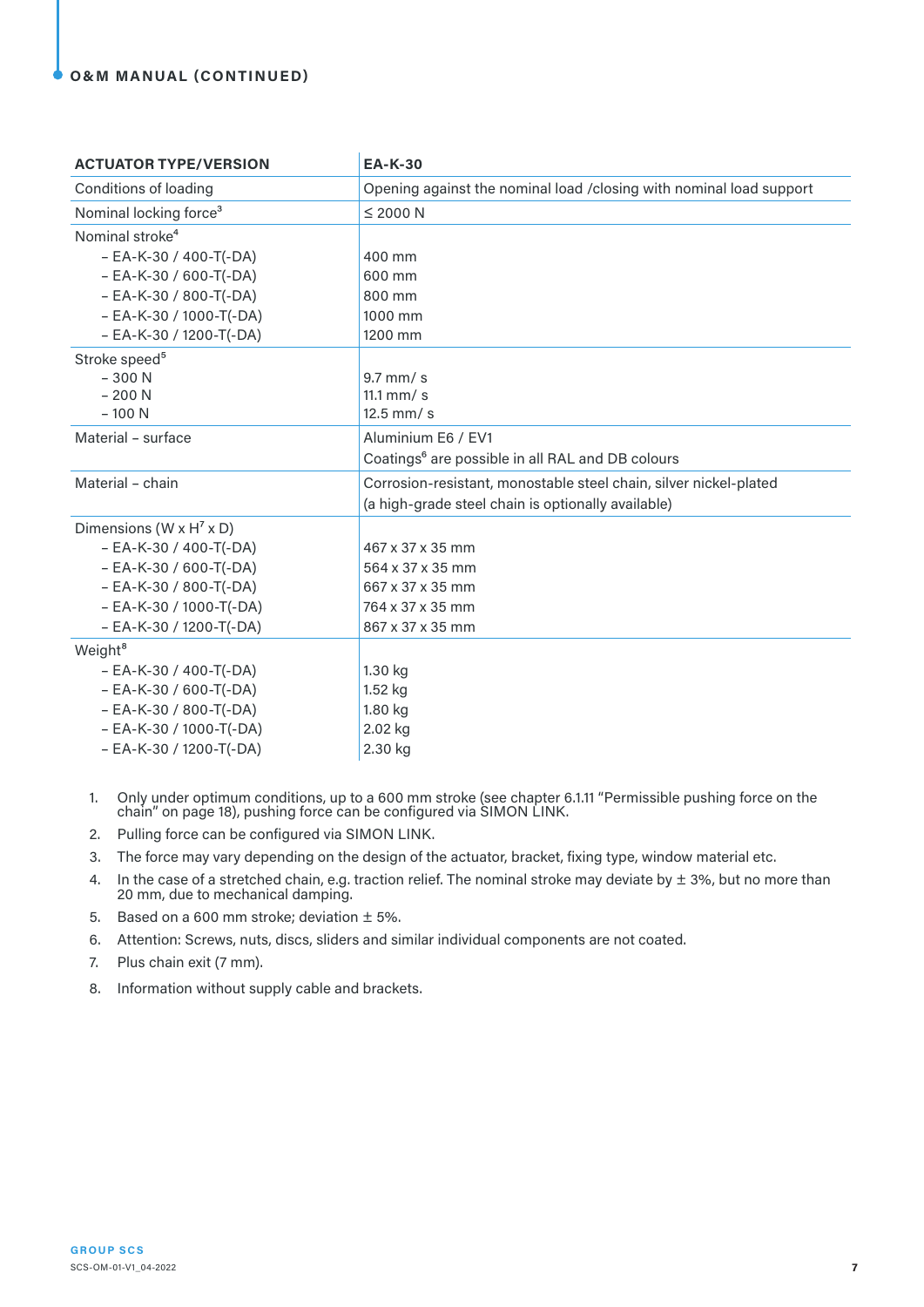#### **TROUBLESHOOTING**

| <b>MALFUNCTION</b>                                             | <b>POSSIBLE CAUSES</b>                                                                             | <b>TROUBLESHOOTING</b>                                                                                |
|----------------------------------------------------------------|----------------------------------------------------------------------------------------------------|-------------------------------------------------------------------------------------------------------|
| The actuator is not working.                                   | - Mains power supply is missing;<br>- Supply cable is faulty;<br>- Wind/rain sensor has triggered. | - Check the fuse and the supply cable;<br>- Check the supply cable;<br>- No failure                   |
| The actuator has the wrong running<br>direction.               | - Terminals "+ / -" are mixed up;<br>$S = blue$ ; $O = brown$ .                                    | - Change the polarity of terminals "S"<br>and "O".                                                    |
| The actuator continues to run beyond<br>its programmed stroke. | - Displacement of the electronic zero<br>point.                                                    | - Drive the actuator in the "CLOSED"<br>direction and let it cut off in the<br>"CLOSED" end position. |

#### **MAINTENANCE**

To ensure continuous function and safety of the drive periodic maintenance by a specialist company is required at least once a year (as mandated by law for smoke and heat exhaust systems). Operational readiness must be checked regularly. Frequent inspection of the system for imbalance and signs of wear or damages of cables and fastening elements must be performed. During maintenance contaminations must be removed from the drive. Fastenings and clamping screws must be checked for tightness. Test runs during the opening and closing procedure of the devices must be performed. The drive itself is maintenance-free. Defect devices may only be repaired in our factory. Only replacement parts of the manufacturer may be used. When the connection cable of this device is damaged it must be replaced by the manufacturer or his customer service or a similarly qualified person to avoid endangerment. It is recommended to conclude a maintenance contract. While cleaning the windows, drives may not have direct contact with water or cleaning agents. Drives must be protected from dirt and dust during the construction phase or renovations.

#### **MAINTENANCE PROCESS**

**1.** Open or extend power-operated casement completely.

- **2.** Completely disconnect the system from the mains and secure it against automatic or manual activation.
- **3.** Check windows and fittings for damages.
- **4.** Check all mechanical fastenings (if required, observe information on torques in installation instructions).
- **5.** Check electric drives for damages and contaminations.
- **6.** Check connecting cables (drive cable) for:
- tightness of the cable screw
- functionality of the strain relief
- damages

**7.** Check the mobility of hinges and fittings and re-adjust or apply lubricant, e.g. silicone spray (observe the instructions of the manufacturer of this window system).

**8.** Check peripheral seal, remove contaminations or replace.

**9.** Perform cleaning to maintain functionality (e.g. clean extending elements of the drive, such as chains or spindles by damp wiping them with acid or lye-free agents and drying them and, if required, lubricate them with cleansing oil e.g., Ballistol).

**10.** Turn on operating voltage.

**11.** Open and close the power-operated window via the operating voltage (functional test).

**12.** If available, check and re-adjust protection systems of the safeguard fixture.

**13.** Check the intactness of the CE label at the power-operated system (e.g. SHEV/Natural smoke and heat exhaust ventilators).

**14.** Check the intactness of warning instructions and labels at the respective drive.

**15.** Perform a risk assessment in accordance with Machinery Directive 2006 / 42 / EG, if required, e.g., after modifying the machine.